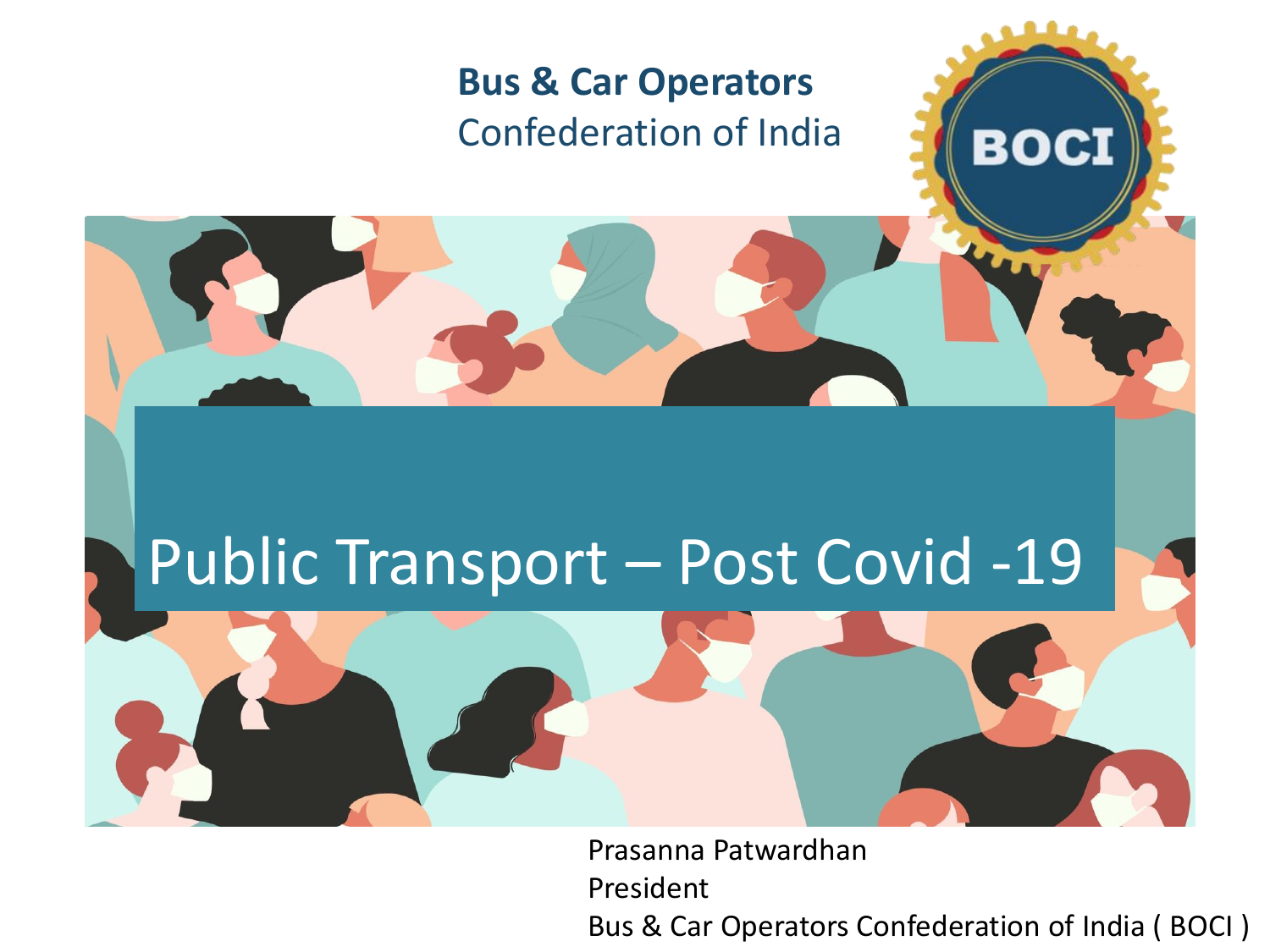

- Lockdown has affected Public Transport in more ways than one.
- Schools & IT companies are still mostly non functional.
- Due to closure of Public Transport services and out of fear people were forced to get habituated for using personal vehicles.
- Getting people back on Public Transport has become a challenge.
- People have become more safety & hygiene conscious
- Public Transport Companies are in bad shape
- Large number of blue collared workers have gone to hometown and are hesitant to return back.
- Financial institutes showing strong balance sheet is not a true picture
- Bus manufacturers have taken beating
- Banks are not willing to fund Passenger transport sector
- Digitization has gone up

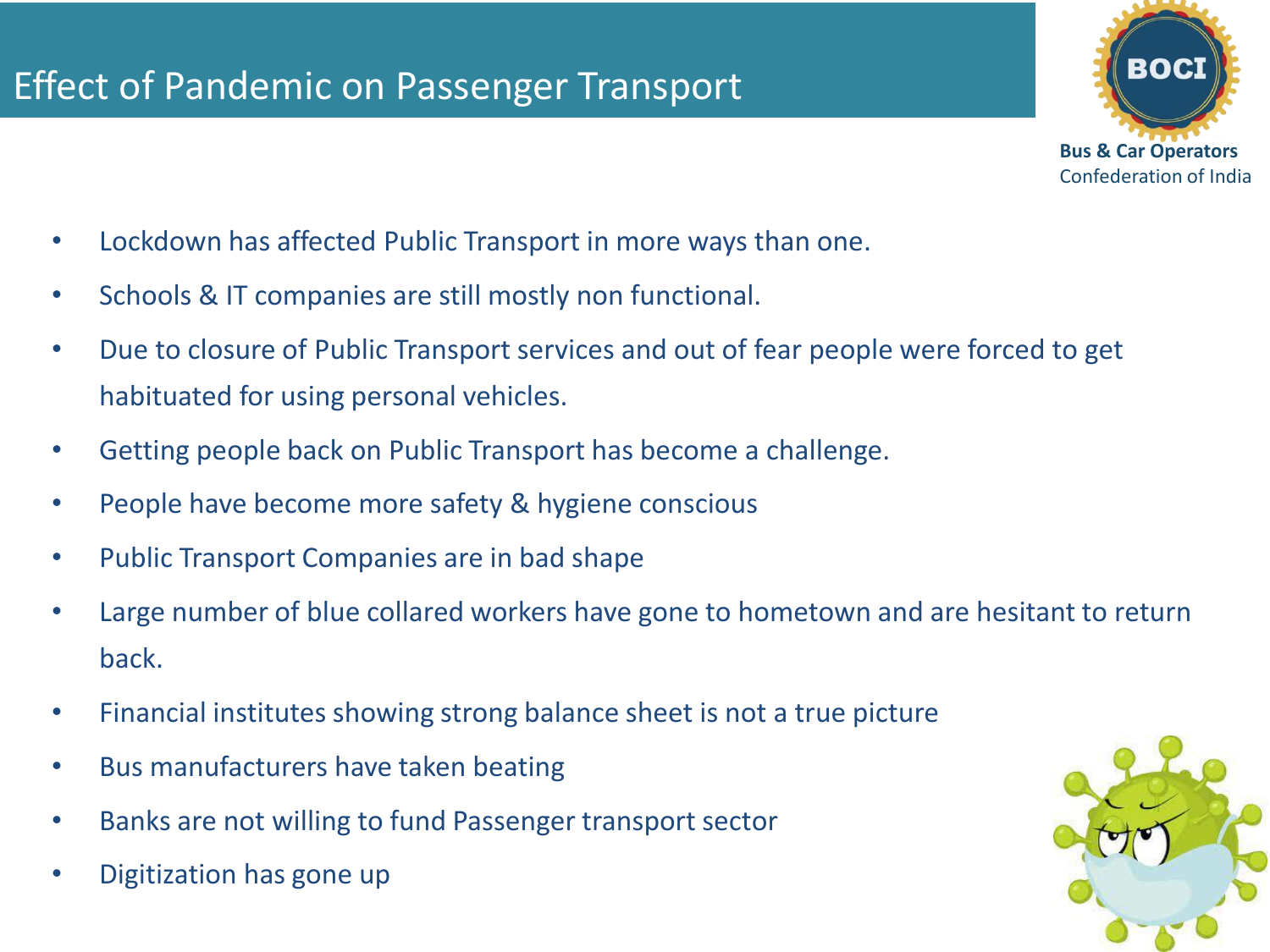## Situation of Public Transport companies



- As of this month around 40% vehicles are in operations
- Some of STU / SPV have enforced force measure clause to avoid liability of payment towards minimum guaranteed amount
- Financial condition has deteriorated due to restrictions
- Accounts of many of the operators have become NPA.
- Funds to Get vehicles on road are not available.
- Buying power of Operators have gone down
- Banks are after NPA accounts
- Business is picking up slowly due to fear of third wave.
- Operating costs have gone up
- Ever increasing fuel price is adding to Operators difficulties.

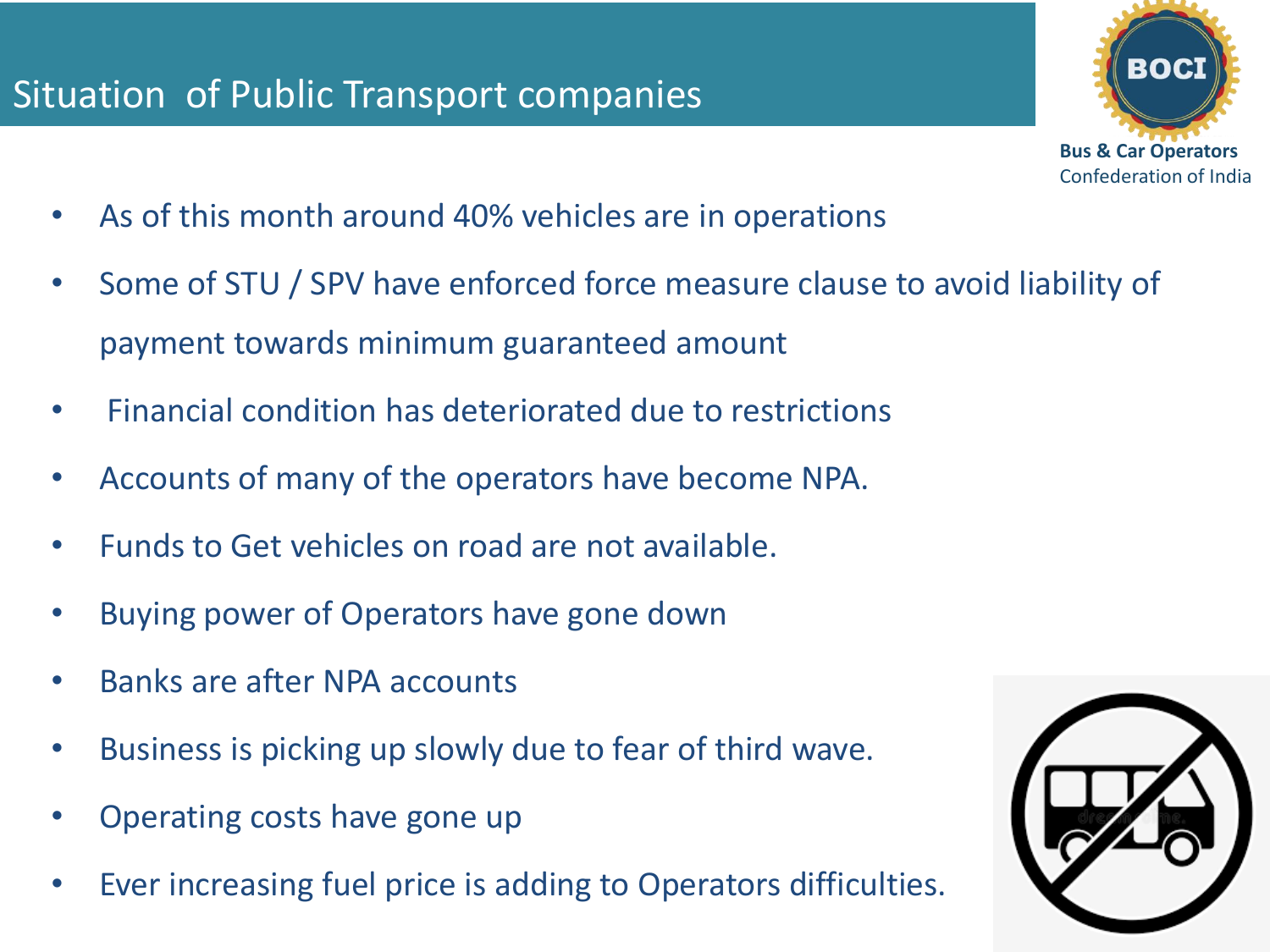## Expectations of the Operators for immediate relief



- Financial support to strengthen Public Transport
- Payment of past dues to Operators and future support to strengthen PPP Projects
- Waiver on CESS charged on diesel to Public Transport companies
- Waiver on MV Tax, levies & penalties for last 18 months
- GST waiver for buying of buses for next one year
- Rescheduling of loans & waiver of interest during Moratorium and further six months Moratorium.
- Insurance coverage to face such challenges in future
- Social distancing norms shall be relaxed.
- Public Transport should be declared as priority sector

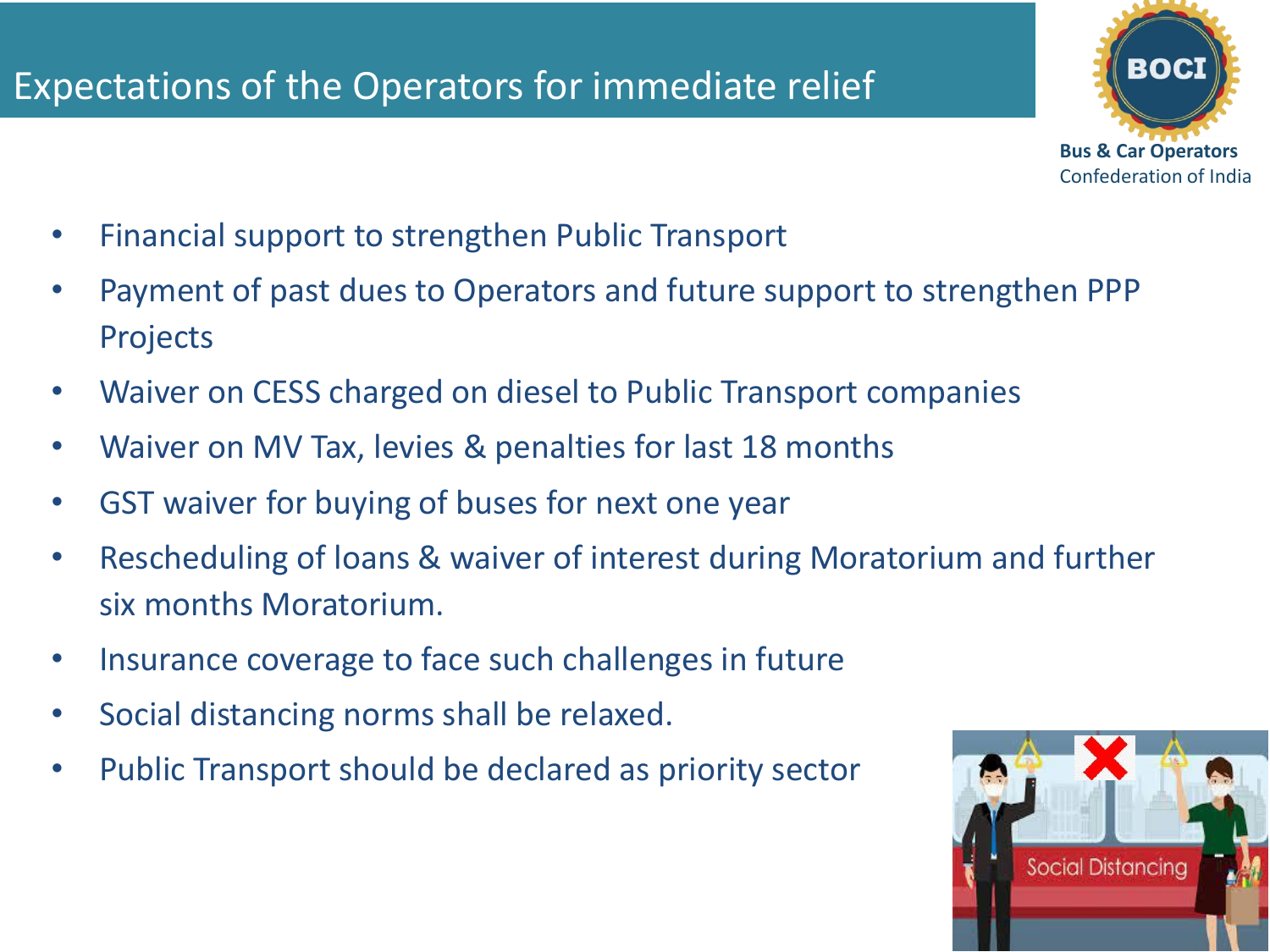## PUBLIC TRANSPORT - NO ONE'S BABY

BOC **Bus & Car Operators**  Confederation of India

#### Absence of Co-ordination between various Ministries & Implementing agencies.

- Absence of Integrated Planning & Administering Institute
- Urban transport is no one's baby
- Regulation is made by MORTH
- Schemes are made by MOHUA ,DHI, NITI AYOG
- State UD Ministry makes planning
- Regulated by RTA / RTO
- Traffic is controlled by Police
- Town planning authority defines land allocation
- Services are expected to be funded & managed by ULB
- STU's / SPV's are responsible for Operations having no budget allocation

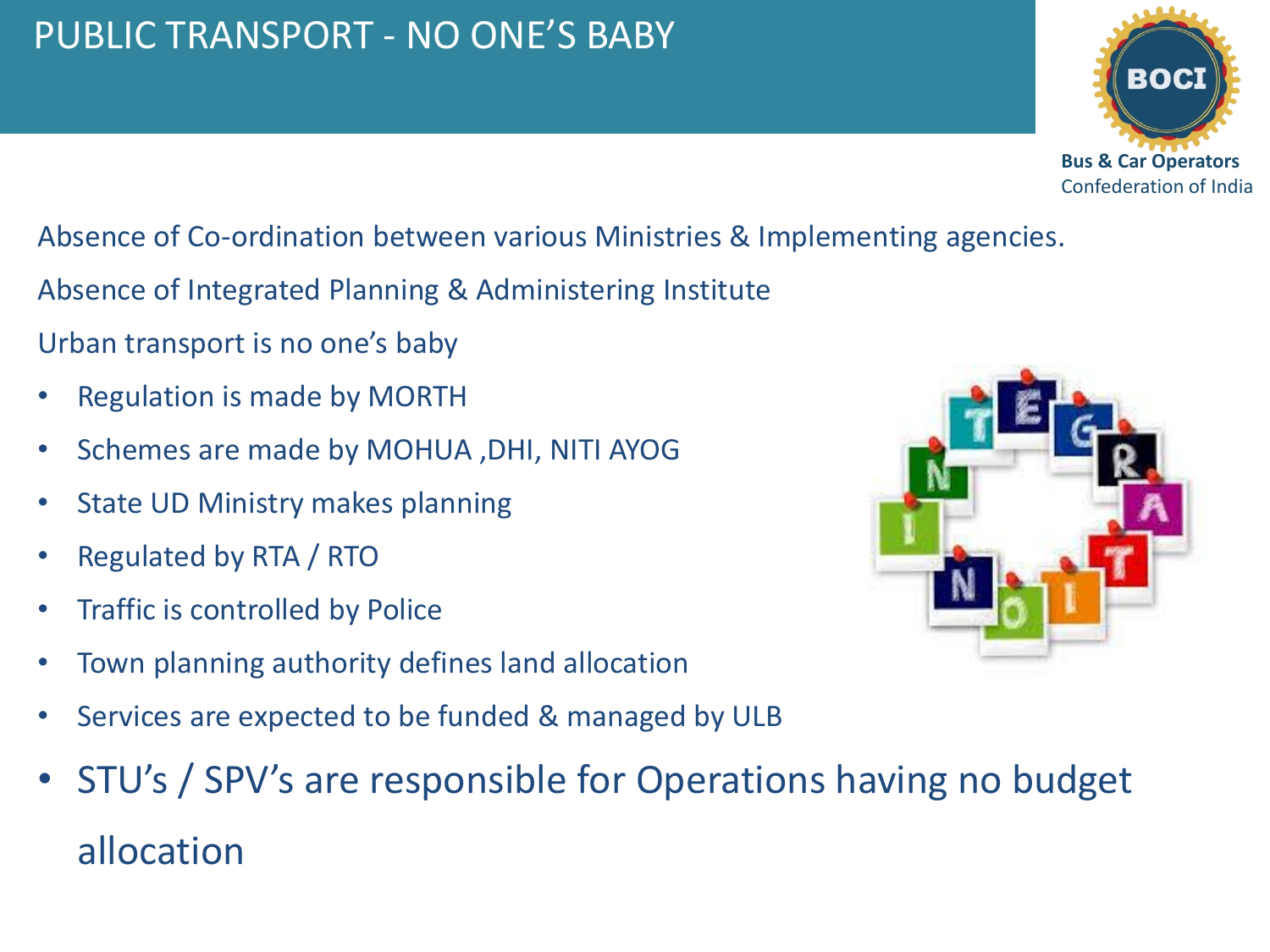

**Bus & Car Operators**  Confederation of India

#### Absence Of Sync



Regulation Directions to Act)



## **National Urban Transport Policy (NUTP) 2006**

### India launched its first transportation policy in 2006, which focuses on moving people and not vehicles.

Ensure coordinated planning for urban transport

Ensure integrated land use & transport planning

iPeople focused & equitable allocation of road space

**National** Urban **Transport** Policy (2006) Investments in public transport & Non Motorized modes

- Strategies for parking space and freight traffic movements
- Establish Regulatory mechanisms for a level playing field
- Innovative financing methods to raise resources
- Promote ITS, cleaner fuel & vehicle technologies for cities

Build capacity to plan for sustainable urban transport

Projects to demonstrate best practices in sustainable transport

Source: "NUTP and JnNURM- Government of India Initiatives to Strengthen Public Transport", S.K. Lohia, OSD (MRTS), MoUD, GOI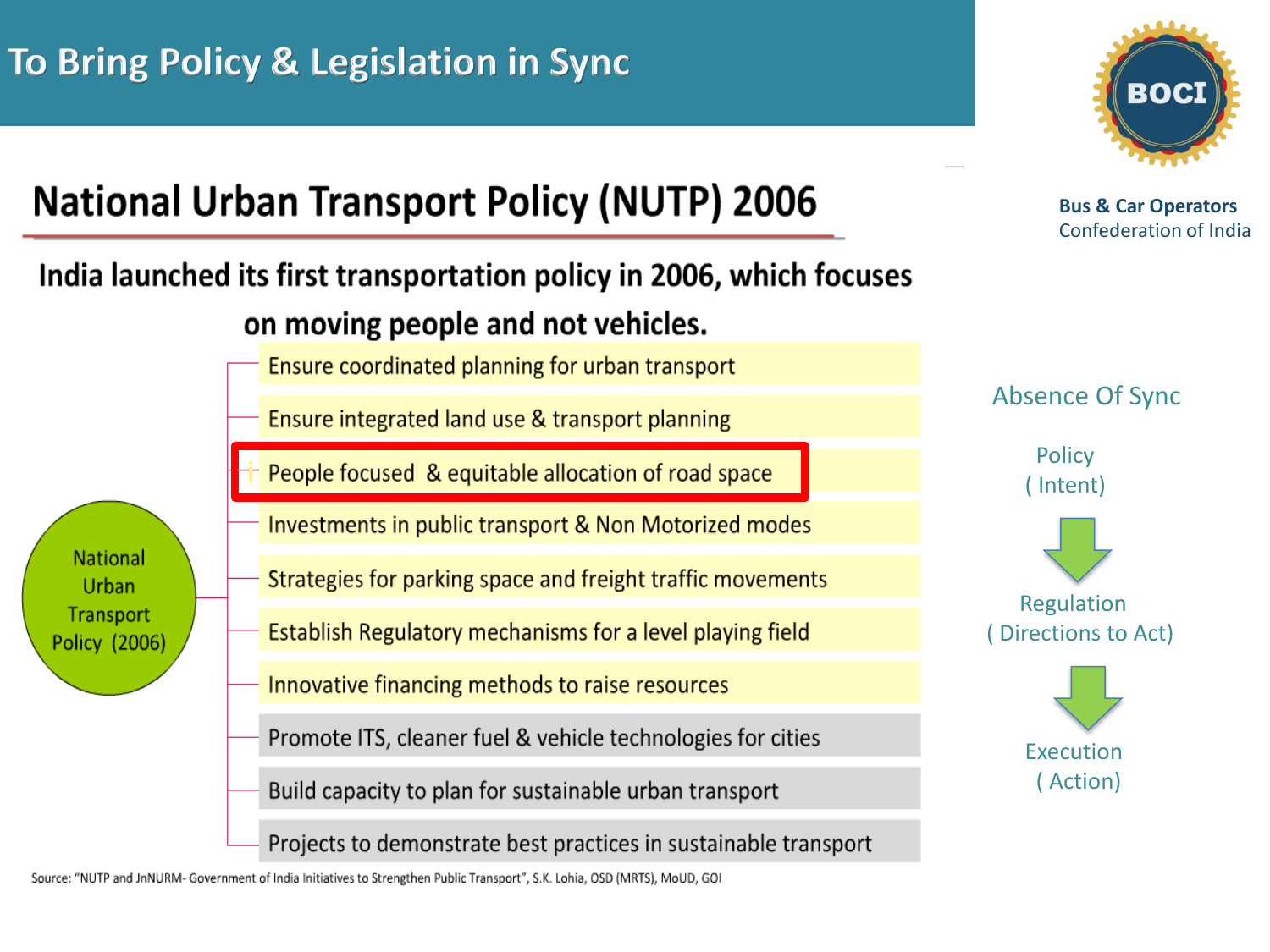

- Motor vehicle Act is outdated & limited to vehicle regulation
- Being in a concurrent list, operating rules and taxation differ from state to state.
- Optional for ULB to provide Public Transport
- City DC Rules are not aligned to People Mobility
- Public Transport is burdened with very high taxation
- Lack of coordination within & between Operators of different modes
- Absence of integrated door to door & requirement based mobility solutions
- Non availability best quality Physical, IT & Charging Infrastructure
- Fares not aliened to expenditure making systems unviable
- Priority is given to personal vehicles over Public Transport
- Not enough budgetary provision to ensure sustainability.

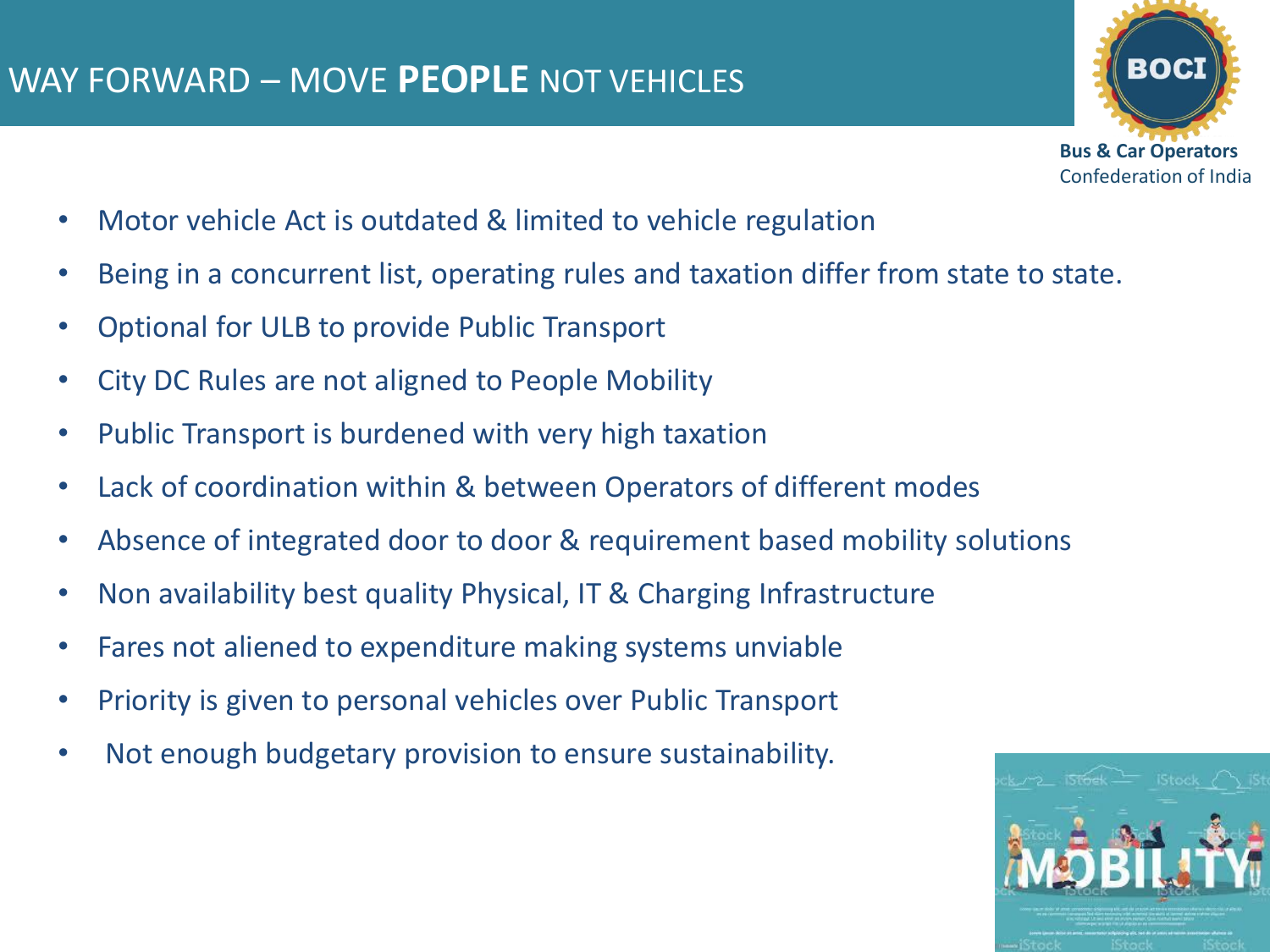**To implement NUTP (2006) in its essence and spirit** 

#### **Institutional framework to facilitate growth of People Mobility.**

- Planning & Monitoring Authority at Local, State and National Level ( UMTA).
- Infrastructure Development Authority at National & State level.
- Establish Training & Skill Development Schools across India
- Research Institutes to promote innovative people mobility solutions.

#### **How to improve People Mobility**

- To introduce Public transport subject in Administrative service education
- Build Political consensus to adopt Public Transport friendly policies.
- To get Public Transport Services categorized as Priority sector.
- To develop right legislative framework to promote Integrated Public transport.
- To define uniform operating guidelines for level playing field.
- To reduce taxes & Levies on Public Transport to NIL.
- To allocate sufficient funds for next ten years to promote Sustainable Mobility.





**Bus & Car Operators**  Confederation of India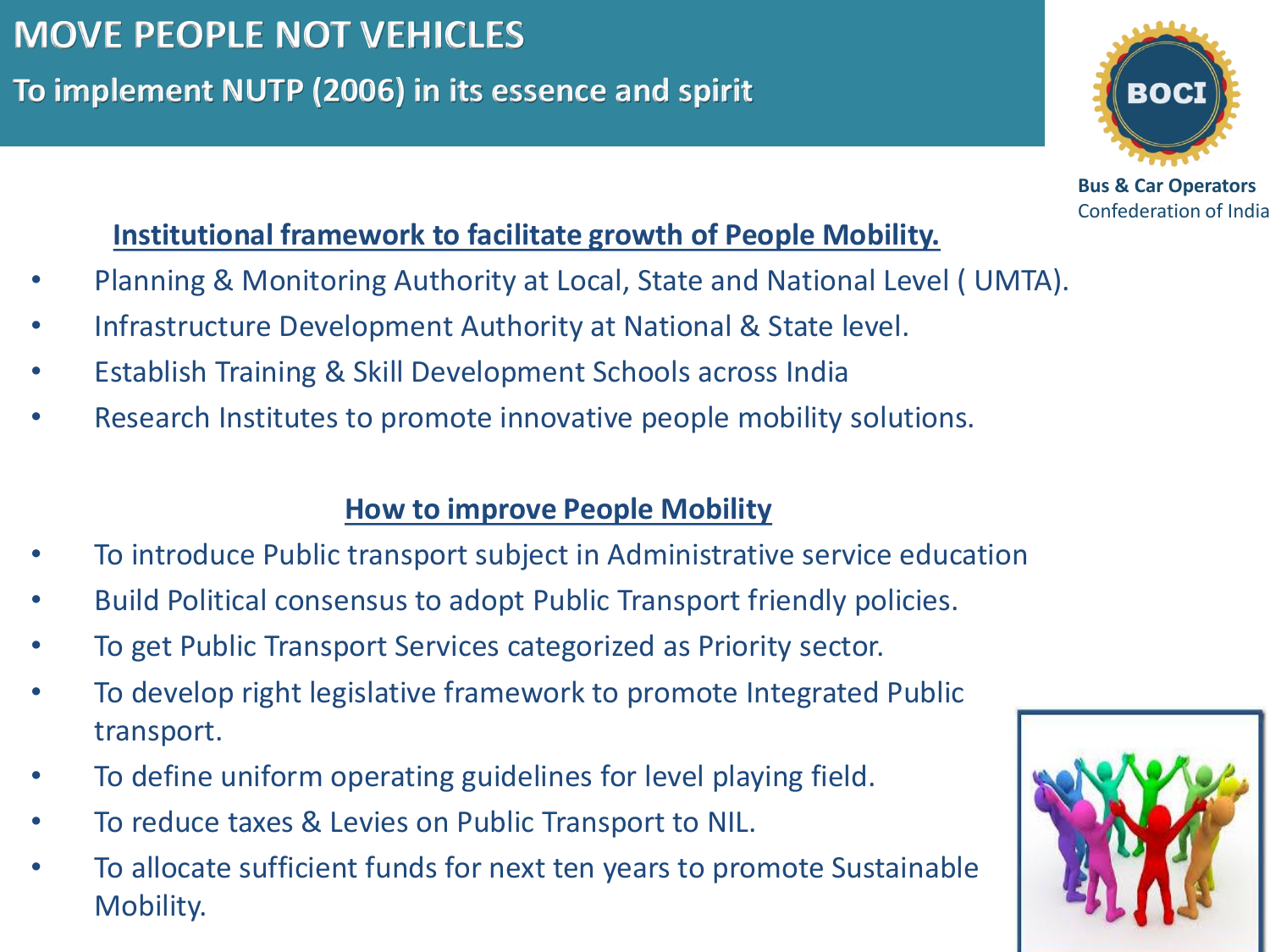## **Move People Not Vehicles Integrated Door to Door Mobility Solution**

#### **Integrated Physical Infrastructure**

•Infrastructure development to facilitate Movement of People, not vehicles.

•Pedestrian & NMT infrastructure to address last mile

connectivity.

•Bus Ports and Multimodal terminals to integrate all Modes.

•Allocate lands for Depots & parking places

•Rest areas along highways, Pick up & Drop Locations within Cities.

#### **Integrated IT Infrastructure**

•Facilitate Integration of information to plan journey till fare

- collection within and between all modes
- •Standardize technology platform for all modes
- •Define standard IT Protocol for sharing of Data.
- •Establish control towers



**Bus & Car Operators**  Confederation of India

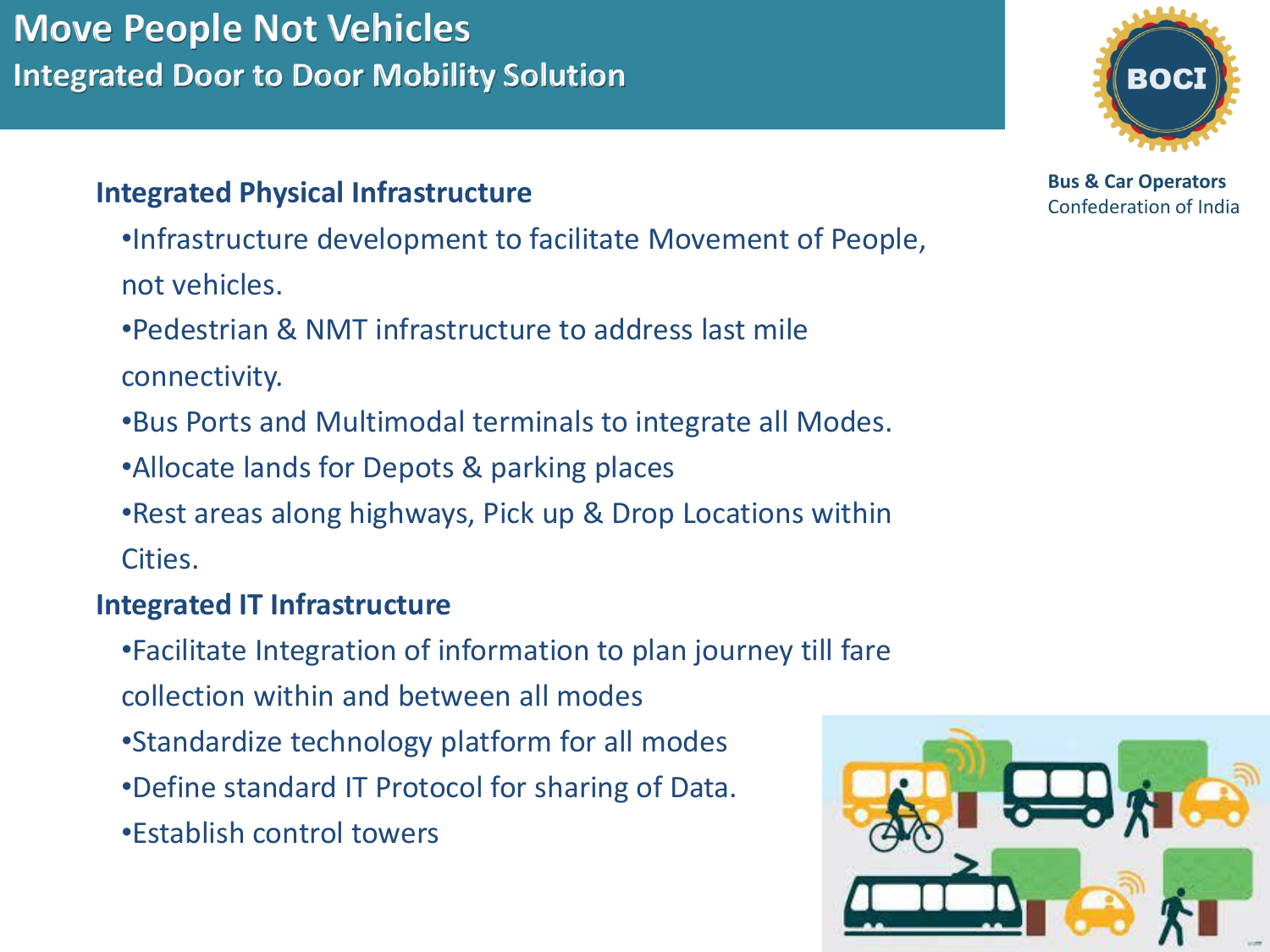## **How to Scale up Capacity & Sustain it**

- Build capacity at STU / SPV to Plan network & manage service quality.
- Prepare long term business plan & accordingly make budgetary provisions
- Get project rated to solve difficulty in raising debt or equity Bankable & Balanced Concession agreement with timely payment guarantee.
- Make adherence to terms of Concession agreement mandatory for both partners.
- While selecting Operator more weightage to be given to technical ability rather than financial capability.
- Do away with Unreasonable demand on Performance security linked Bank Guarantees.
- Develop world class Physical & IT Infrastructure Condition precedent
- Have performance based incentive & fine structure
- Do away with Unreasonable cost /km escalation formula
- Make payments on time.
- Set up time bound dispute resolution mechanism





**Bus & Car Operators**  Confederation of India